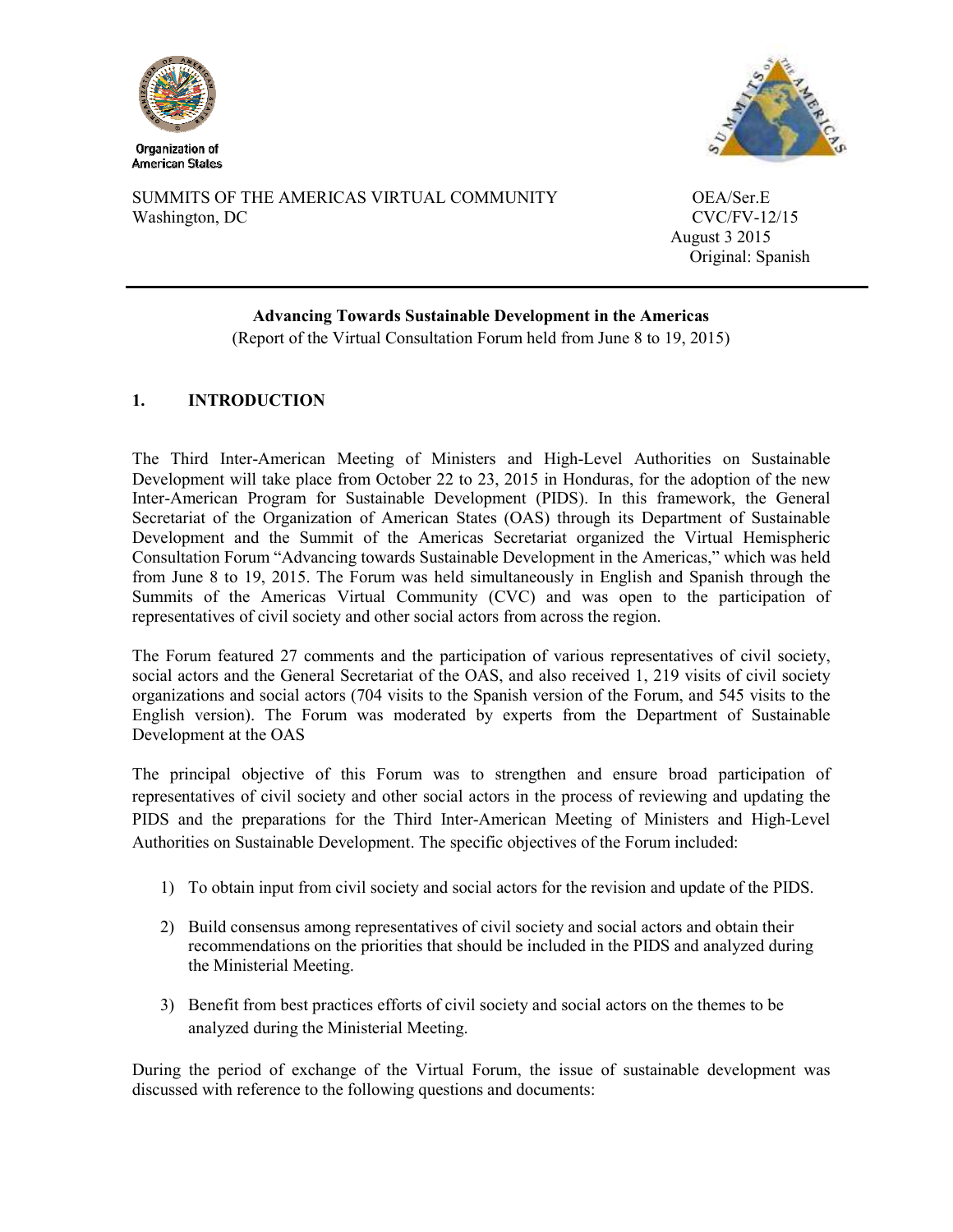- 1. Taking into account the continuing challenges to sustainable development in the Hemisphere and the reference documents please list the priority sustainable development challenges that should be addressed in a revised and updated PIDS.
- 2. Identify concrete actions within each of the priority areas indicated in response to question 1 above, that could fall under the following action lines of the OAS:

 a) Serve as a hemispheric forum to promote dialogue and coordinate progress in sustainable development;

 b) Support the exchange of information relating to sustainable development, and facilitate the exchange of experiences among countries, institutions, and organizations; and

 c) Act as a partner in cooperation among stakeholders involved in sustainable development in those areas in which the OAS General Secretariat has a comparative advantage.

- 3. How you foresee the Sustainable Development Goals (SDGs) framework being incorporated into the revised and updated PIDS?
- 4. How can the General Secretariat of the OAS (GS/OAS) through its implementation of the PIDS adequately support member States efforts in achieving the SDGs?
- 5. Please share recommendations regarding:
	- a. Strategies that should be adopted in implementing a new PIDS.
	- b. Strategies for mobilizing new and additional resources for the implementation of the PIDS.

# *Reference Documents:*

The Inter-American Program on Sustainable Development 2006-2009 (extended to December 2015) http://www.oas.org/dsd/Documents/PIDSeng.pdf

Concept Note *"Building a Post-2015 Sustainable Development Agenda for the Americas"*  (CIDI/CIDS/doc.2/14 corr.1): http://scm.oas.org/doc\_public/ENGLISH/HIST\_14/CIDI04468E02.doc

"The Future We Want" adopted on 27 June 2012 at the Rio +20 Conference (A//RES/66/288) http://www.un.org/en/ga/search/view\_doc.asp?symbol=%20A/RES/66/288

"Realizing the Future We Want for All" adopted by the UN System Task Team on the Post 2015 UN Development Agenda

http://www.un.org/millenniumgoals/pdf/Post\_2015\_UNTTreport.pdf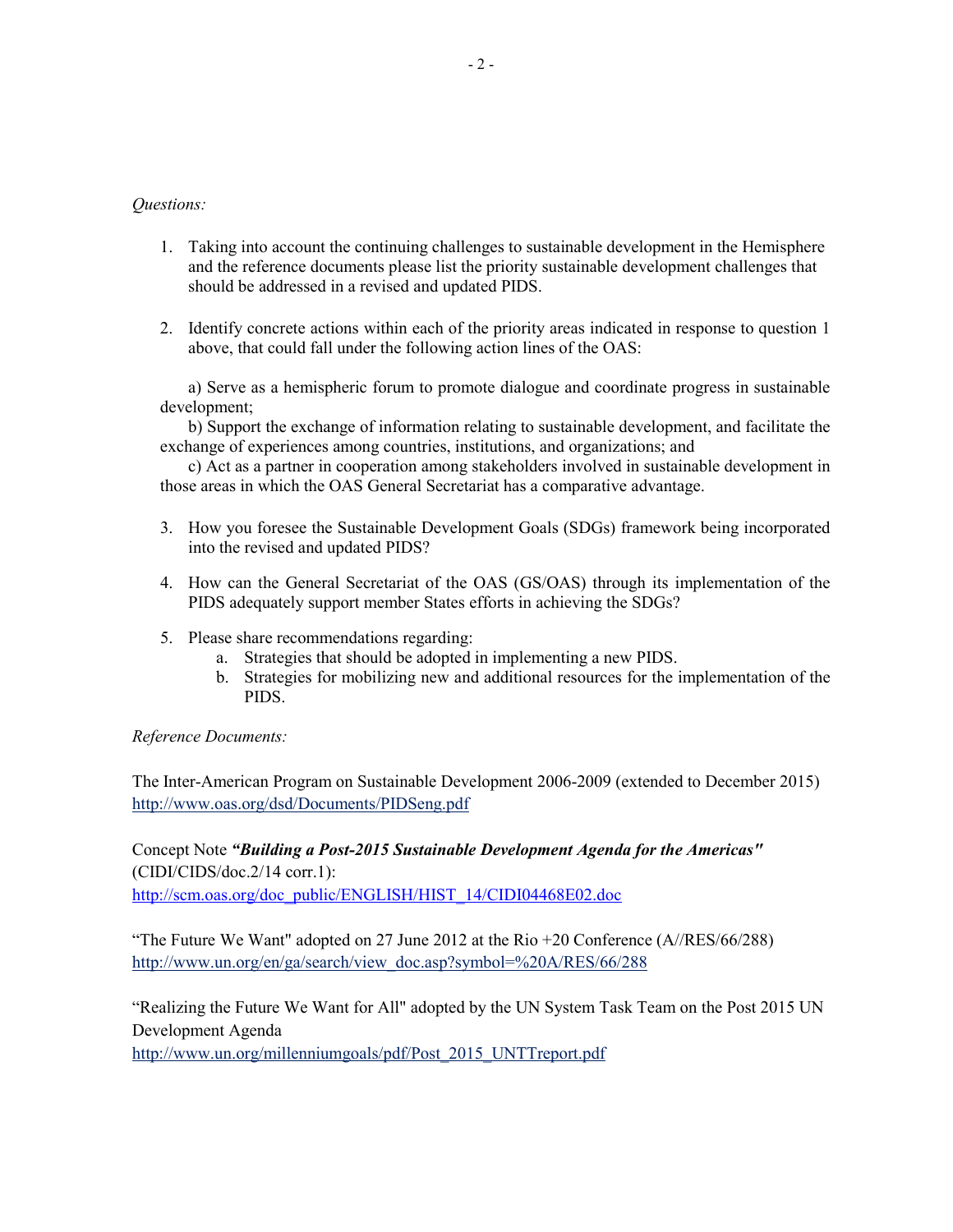# **2. MAIN COMMENTS AND CONCERNS FROM FORUM PARTICIPANTS**

Forum participants emphasized the importance of civil society participation in the work of the OAS in the area of sustainable development. Further, they acknowledged the opportunity for learning and exchanging discussions on this important issue. Other highlights included recognizing and giving value to the existence of indigenous peoples and the different cultures as basis for peaceful coexistence. It was highlighted the need to value traditional knowledge and the recognition of the relationship between humans and the earth. It was also stressed the need to work in a culture of prevention of environmental damage and disaster risk management in coordination with actions to address climate change. Finally, it was highlighted the need to work for a change in the energy matrix of States in the interest of sustainable development.

Forum participants requested the ministers to consider the recommendations presented to the presidents and heads of states of the Americas as a result of the Hemispheric Forum of Civil Society in the Framework of the Summit of the Americas (Panama 2015), in particular the results of the Energy, Sustainable Development and Environment panel.

These recommendations were the result of the discussions in Panama City during the period from April 8-10, 2015. Taking into account the mandate to strengthen the link between specialized ministerial meetings in the framework of the OAS and the Summit of the Americas processes and the presentation made at the IV Ordinary Meeting of the CIDS, CIDI/CIDS/inf.9/14, the recommendations are included verbatim from the document OEA/Ser.E ASCA/Foro-38/15.1

<sup>1.</sup> AG/RES. 2846 (XLIV-O/14) APOYO Y SEGUIMIENTO DEL PROCESO DE CUMBRES DE LAS AMÉRICAS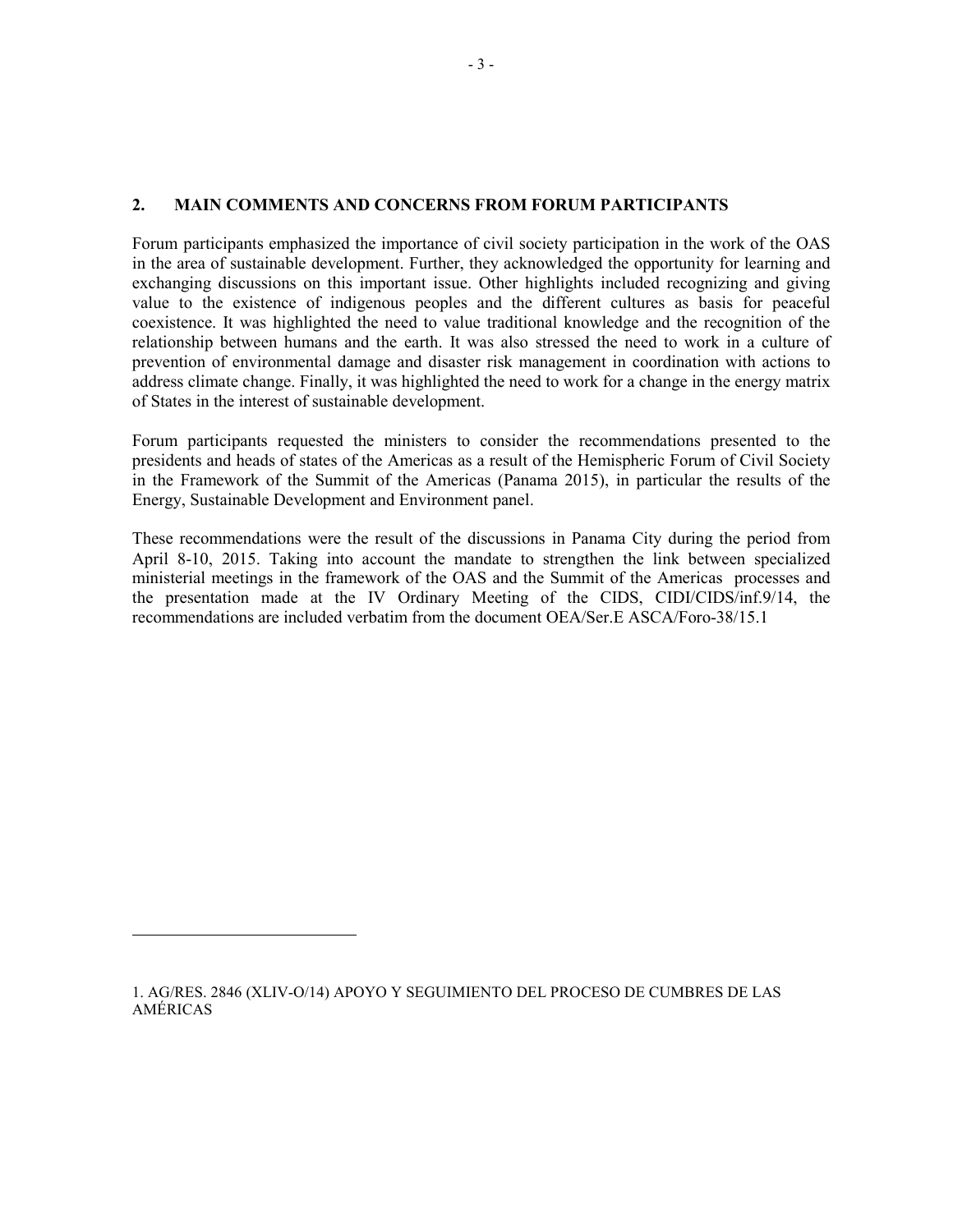# **3. MAIN RECOMMENDATIONS AND PROPOSALS**

#### **Virtual Forum:**

- Coordinate actions among member States, civil society organizations, academia and other sectors on issues of disaster risk management and climate change.
- Learn from the experiences of indigenous peoples related to Mother Earth to contribute to sustainable development.
- Incorporate the conception of indigenous peoples that the Earth is life itself, our home, and highlight the role of humans in the defense and protection of the planet. Understanding Earth not only as an extension of territory or a factor of production, but rather as a unified planet together with the other elements that compose it, and to respect it.
- It is essential to include active participation of civil society, indigenous peoples, women, youth and the elderly, among others.
- Build a strong, harmonious and representative legal basis for sustainable development based on a balanced and fair society.
- Review the energy generation matrix so that it is aligned with Sustainable Development Goals.
- Consider and incorporate the recommendations of the Panel on Energy, Sustainable Development and Environment of the Civil Society Forum of the VII Summit of the Americas in the process.

#### **Panel on Energy, Sustainable Development and Environment of the Seventh Summit of the Americas Civil Society Forum**

We affirm that in order to attain a high level of human development it is necessary to foster environmental sustainability in the economic activities and public policies of States, as well as alignment of markets and social actors in the interests of ensuring the sustainability of life on the planet.

We propose that the governance of countries be oriented toward the sustainable use of ecosystems and species.

We request that the human right to a healthy environment be observed, in particular for indigenous peoples, rural communities, and people of African descent, as the basis of environmental good governance in countries; we demand genuine free and informed prior consultation and their consent with regard to extractive activities and megaprojects in our hemisphere.

We demand an end to environmental racism and criminalization of the work of activists by states and large corporations—particularly transnational ones—especially that done in defense of the most fragile ecosystems and the most vulnerable populations.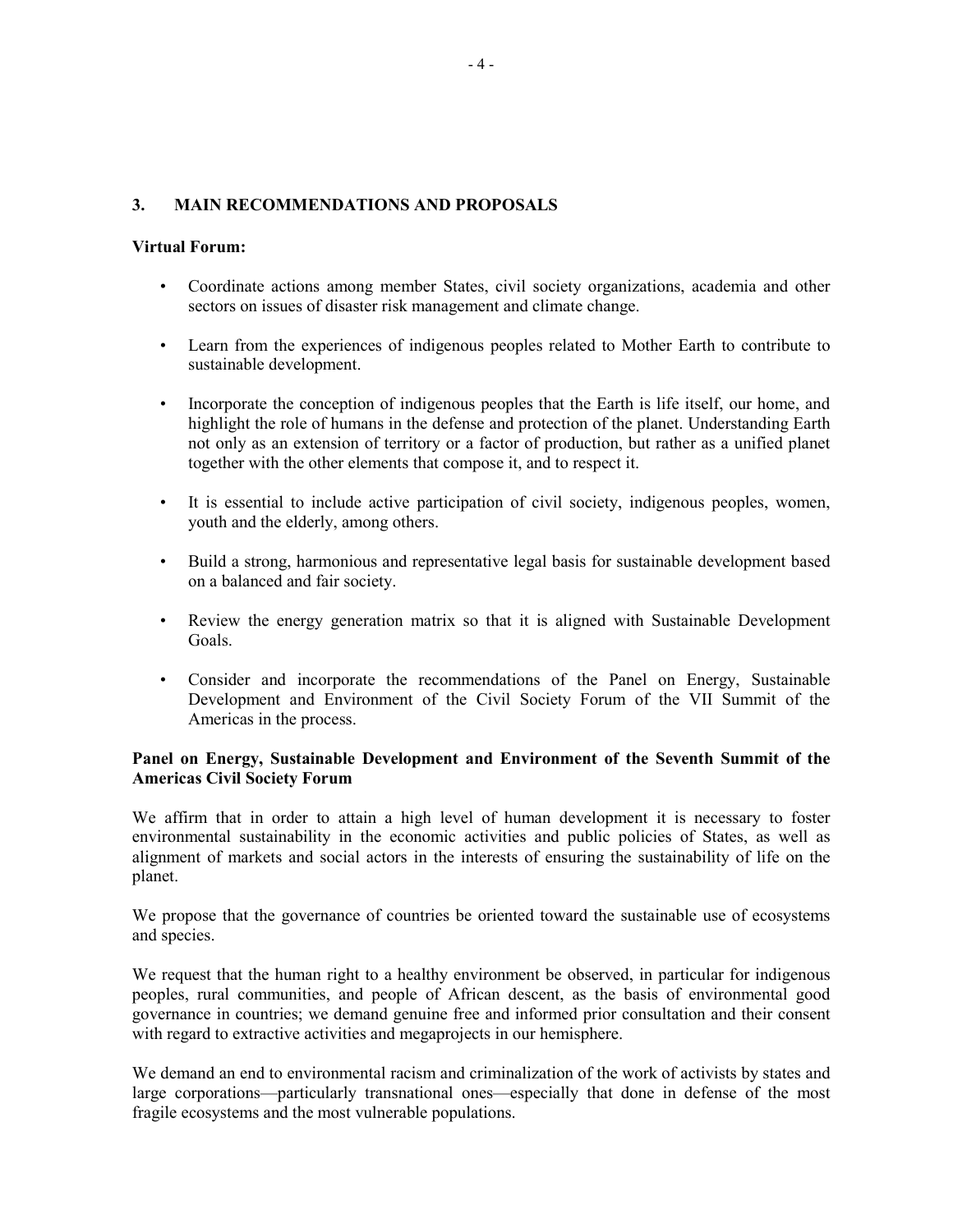We recognize community-based watchdogs as an oversight, monitoring, and reporting mechanism. We also request the creation and funding of a hemispheric civil society agency to monitor compliance with environmental standards, with authority to take up complaints and to issue technical and scientific recommendations.

We acknowledge that climate change is the main environmental threat to sustainable development in the Americas. We urge governments to participate in COP21 (Paris 2015) and to adopt binding and effective commitments to mitigation, adaptation, risk management, financing, development, and technology transfer in keeping with their historical responsibilities. We also ask that States and multilateral finance institutions align all their actions in order to address climate change effectively.

We demand the elimination of unilateral business and financial activities that undermine how climate change is confronted.

We reiterate that equitable access to water is a human right and, therefore, that preserving, restoring and protecting aquifer recharge areas as the basis of the water cycle is a priority for meeting human needs, particularly where food production is concerned. We request that governments implement environmental sanitation programs as a critically urgent strategy for protecting water sources.

We urge governments, multilateral finance institutions, international agencies and public and private actors to implement sustainable-energy systems as a strategy for modifying consumptions patterns and averting ecosystem degradation, while simultaneously diversifying the energy matrix, facilitating community-based generation and co-generation of clean energy.

Advancing this agenda requires strengthening environmental cooperation, education and research actions under an equity-aware perspective.

**We regard all of the above as essential steps in joint environmental stewardship for ensuring prosperity with environmental equity for current and future generations throughout the Hemisphere.**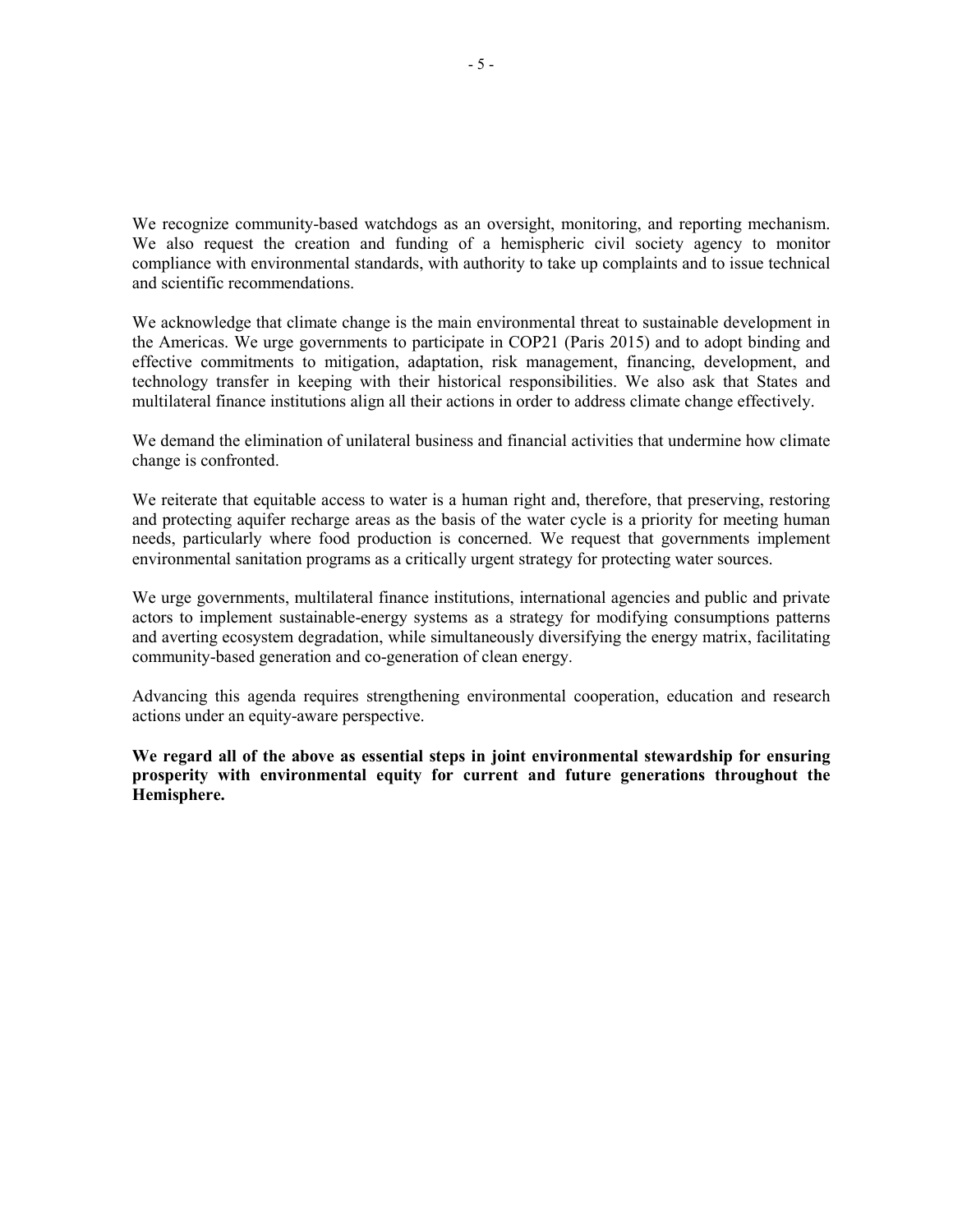# **ANNEX**

**A. PARTICIPANTS OF THE VIRTUAL FORUM AND THE HEMISPHERIC FORUM OF CIVIL SOCIETY IN THE FRAMEWORK OF THE VII SUMMIT OF THE AMERICAS** (Panamá 2015).<sup>2</sup>

# **Argentina**

- Centro para la Apertura y Desarrollo
- Foro Permanente para la Educación, la Ciencia y la Cultura por la Paz
- *Registration Date:* April 20, 2011
	- Red Argentina para la Cooperación

#### **Barbados**

- Barbados Youth Business Trust
- *Fecha del registro:* January 9, 2007
	- Caribbean Policy Development

#### **Belize**

• Pickstock Development Association

#### **Bolivia**

- Consejo de Hamautas Indígenas
- Fundación Construir
- *Registration Date:* April 23, 2014
	- Impacto Social

# **Brazil**

- Cámara Interamericana de Transportes
- *Registration Date:* May 16, 2008
	- Igarapé Institute
- *Registration Date:* April 23, 2014
	- Instituto Brasileiro de Fluencia
- *Registration Date:* December 15, 2010
	- Movimiento dos Pequenos Agricultores
	- Movimiento pela Soberania frente a Minera
	- Consulta Popular

#### **Canada**

- Multi-Sectoral Expertise Group Inc.
- Oxfam-Quebec

# **Chile**

 $\overline{a}$ 

- Centro Estratégico para el Desarrollo Sostenible(SINERGIAS)
- Corporación Cultural Nueva Acrópolis

<sup>&</sup>lt;sup>2</sup> The date of registration of the Organizations that have registered to participate in OAS activities in accordance with resolution CP/759 has been included for registered organizations.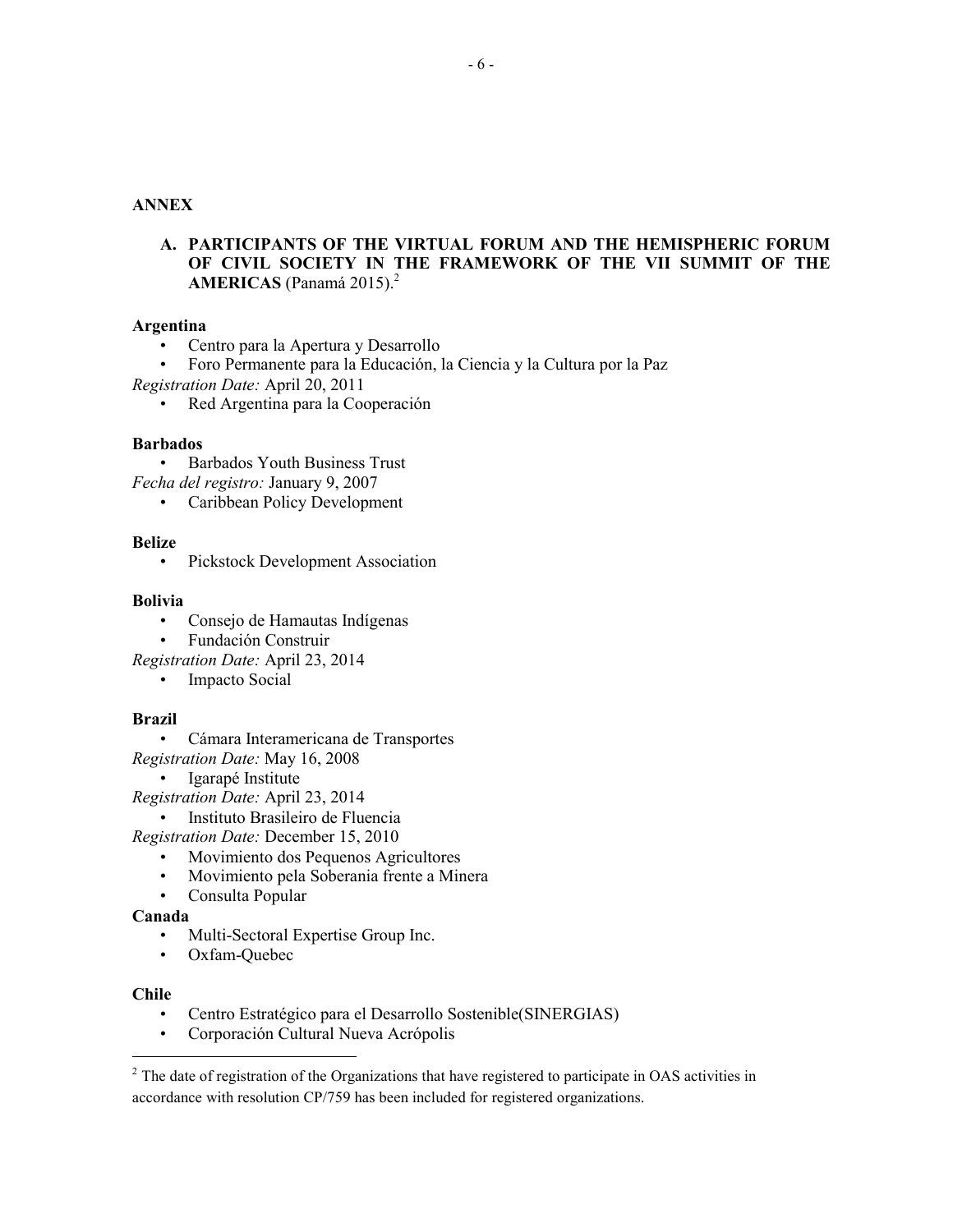*Registration Date:* January 9, 2007

• Fundación Nacional para la Superación de la Pobreza

*Registration Date:* November 15, 2011

- Fundacion Mi Parque
- ONG de Desarrollo para la Investigación, Formación y Estudios sobre la Mujer-ISFEM

# **Colombia**

• Asociación Lideres en Acción

*Registration Date:* November 24, 2008

- Corporación Asociación Nacional de Mujeres Campesinas de Colombia
- Fundación Convivencia Sostenible
- Fundación Internacional Paz y Desarrollo
- Fundación Natura Colombia
- Fundación Nueva Sociedad
- Fundación Soy Pescador
- Ingeniería y Sistemas Ambientales (INSA)
- ONG Pulso Verde
- Organización Nacional para el Desarrollo de los Pueblos
- Universaidad Nacional de Colombia(Facultad de Derecho)

# **Costa Rica**

• Universidad para la Cooperación Internacional

# **Cuba**

- Asociación Nacional de Pequeños Agricultores
- Sociedad Cubana para las Fuentes Renovables y Energía (CUBASOLAR)
- Sociedad Metereológica de Cuba (SOMETCUBA)

# **Dominican Republic**

• Participación Ciudadana

# **Ecuador**

- Corporación Participación Ciudadana
- Fundación Chasquinet

*Registration Date:* May 16, 2008

- Fundación Ecológica Misión Verde
- Futuro Latinoamericano Fundación Internacional para la Promoción del Desarrollo

*Registration Date:* November 6, 2002

- Terra Mater
- Organización de Mujeres Indígenas y Campesinas

# **El Salvador**

• Fundación Salvadoreña para el Desarrollo Económico y Social *Registration Date:* April 25, 2007

# **Guatemala**

- Acción Ciudadana
- Observatorios de Pueblos Indígenas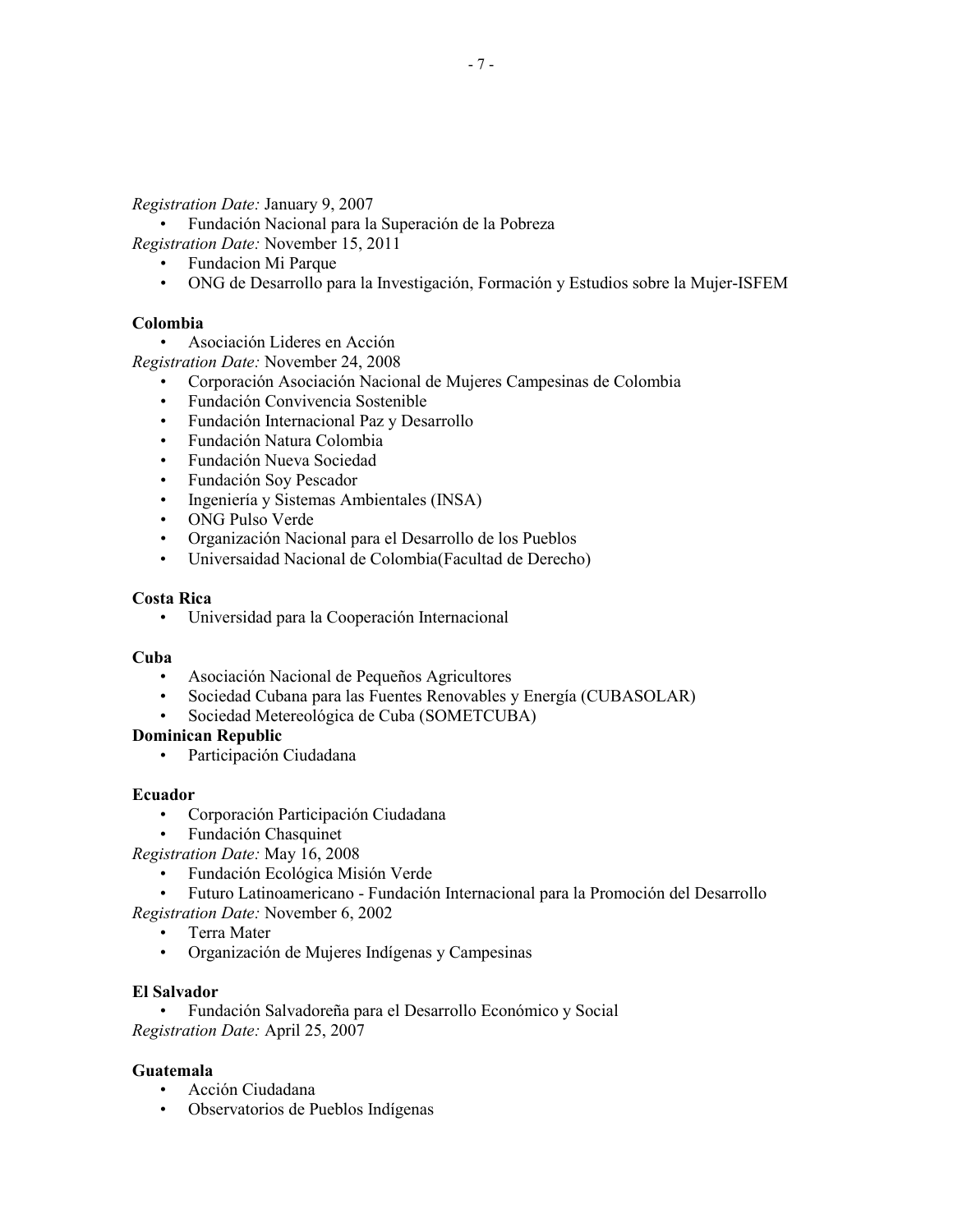#### **Guyana**

• National Youth Development Network *Registration Date:* November 15, 2011

- Youths for Guyana
- Guyana Womens Miners Organization

# **Haití**

• Fondation Mains Ouvertes

*Registration Date:* December 15, 2010

- Plateforme haitienne de Plaidoyer pour un development alternatif (PAPDA)
- The civil society platform on climate

# **Honduras**

- Asociación para una sociedad más justa
- Centro para el Desarrollo Comunal (CEDECO)
- *Registration Date:* January 9, 2007

• Organización de Desarrollo Étnico Comunitario (ODECO)

*Registration Date:* November 24, 2008

- Organización Fraternal Negra Hondureña
- Red de Mujeres y Ambiental
- Pastoral de la Movilidad Humana

# **Jamaica**

• Association of Development Agencies

*Registration Date:* November 24, 2008

• Kevoy Community Development Institute (KCDI)

# **Mexico**

• Movimiento Mexicano por la Paz y el Desarrollo

# **Nicaragua**

• Consejo nacional en defensa de la tierra, lago y soberanía de Nicaragua

# **Panamá**

- Alianza para la Conservación y el Desarrollo
- Asociación Panameña de Ejecutivos de Empresa

*Fecha del registro:* March 26, 2003

- Asociación Napguana, Kuna-Panamá
- Asociación Agro ecoturismo Wounan
- Centro de la Mujer Panameña (CEMP)

*Registration Date:* June 3, 2015

- Centro de Incidencia Ambiental
- Colectivo Voces Ecológicas
- Comité de Saneamiento del Distrito de Macaracas
- Coordinadora de mujeres indígenas
- Coordinadora de pueblos indígenas